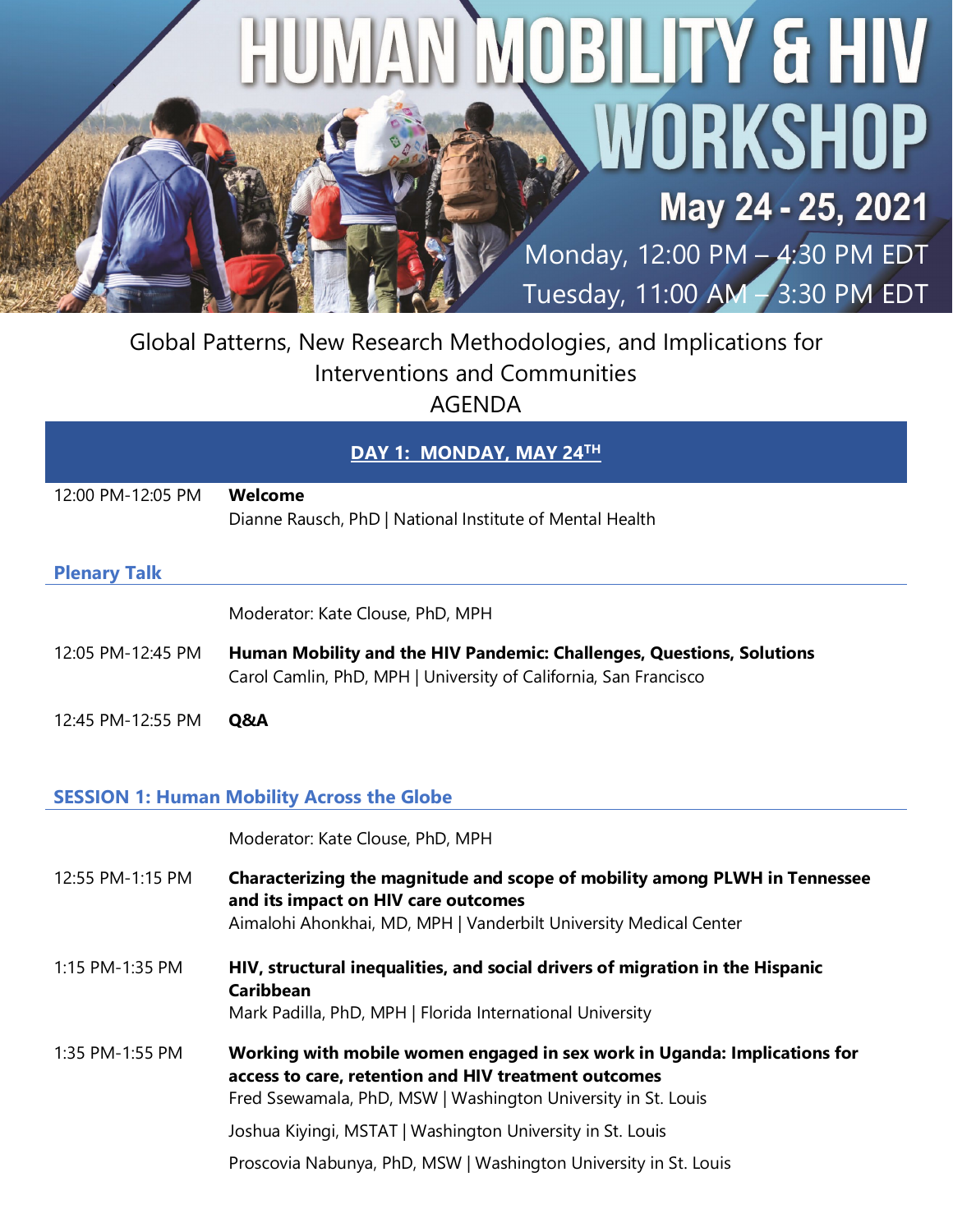| 1:55 PM-2:15 PM | <b>Conflict, Displacement, and HIV in Ukraine</b>              |
|-----------------|----------------------------------------------------------------|
|                 | Tetyana Vasylyeva, DPhil   University of California, San Diego |

- 2:15 PM-2:30 PM **Q&A**
- 2:30 PM-2:35 PM **Break**

# **SESSION 2: New Methodologies and Approaches to Understanding Mobility**

|                 | Moderator: Larry Chang, MD, MPH                                                                                                                 |
|-----------------|-------------------------------------------------------------------------------------------------------------------------------------------------|
| 2:35 PM-2:55 PM | <b>Modelling countrywide mobility networks &amp; HIV epidemics</b><br>Sally Blower, PhD   University of California Los Angeles                  |
| 2:55 PM-3:15 PM | Elucidating the link between migration and HIV through epidemiology and<br>phylogenetics<br>Kate Grabowski, PhD, ScM   Johns Hopkins University |
| 3:15 PM-3:35 PM | Human mobility and HIV acquisition in rural South Africa<br>Frank Tanser, PhD, MSc, FRGS   University of Lincoln                                |
| 3:35 PM-3:50 PM | Development of high-demensional multivariate spatiotemporal models<br>Adrian Dobra, PhD   University of Washington<br>Q&A                       |

### **SESSION 3: Personal Perspectives on Mobility**

|                 | Moderator: Mark Padilla, PhD, MPH                                                    |
|-----------------|--------------------------------------------------------------------------------------|
| 3:50 PM-4:15 PM | <b>Advocacy and Points of Consideration</b><br>Bernal Cruz, MSW   Rain International |
|                 | Pari Mazhar, MSW, LCSW   Cascadia Behavioral Healthcare and STIRY                    |
|                 |                                                                                      |
| 4:15 PM-4:25 PM | Q&A                                                                                  |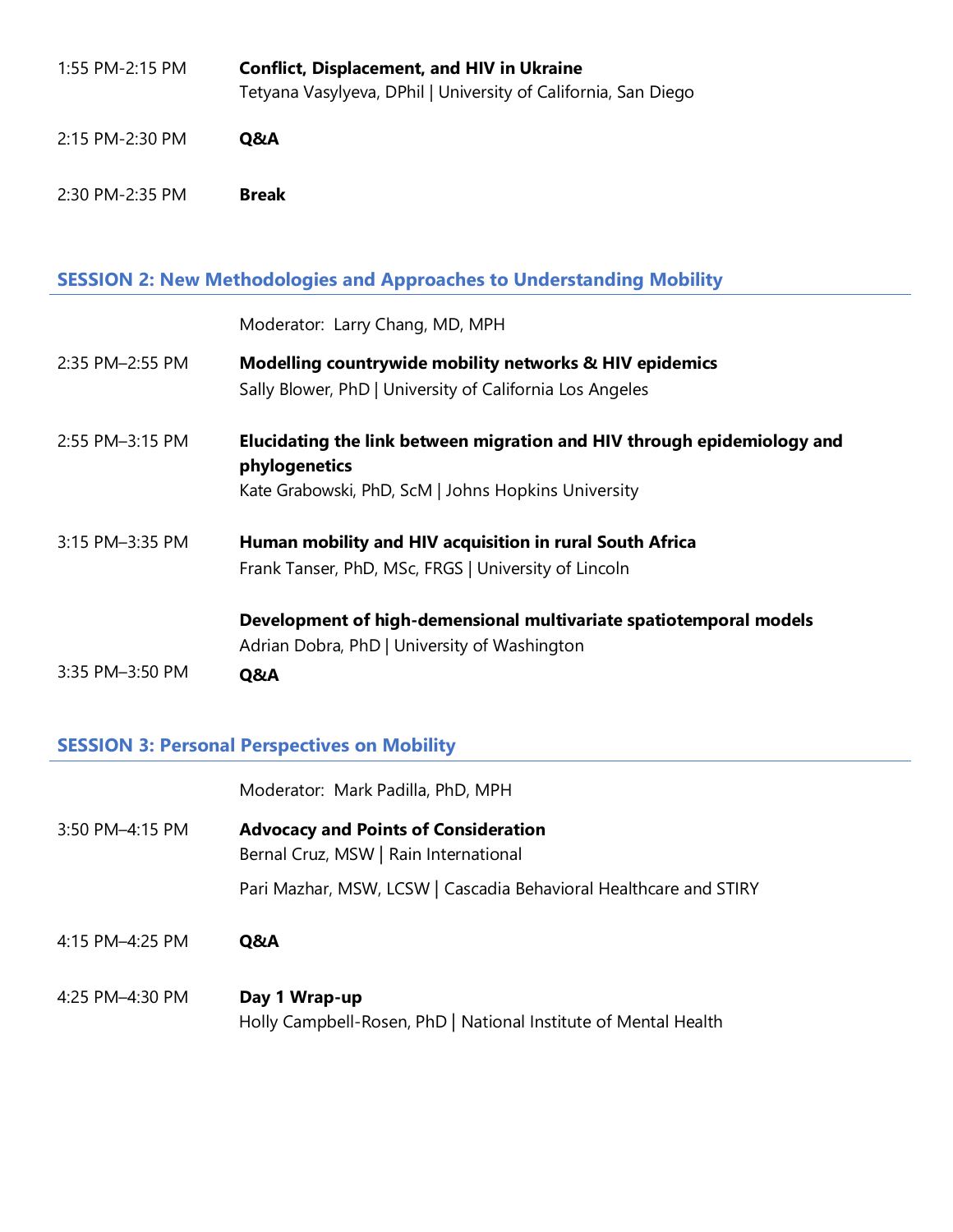| DAY 2: TUESDAY, MAY 25TH |                                                                                                                                   |  |
|--------------------------|-----------------------------------------------------------------------------------------------------------------------------------|--|
| 11:00 AM-11:05 AM        | Welcome                                                                                                                           |  |
|                          | Holly Campbell-Rosen, PhD   National Institute of Mental Health                                                                   |  |
|                          | <b>OPENING TALKS: Lessons Learned from Humanitarian Settings</b>                                                                  |  |
|                          | Moderator: Sheri Weiser, MD, MPH                                                                                                  |  |
| 11:05 AM-11:45 AM        | <b>Mental Health Lessons from Displaced Persons in Humanitarian Settings</b><br>Mark van Ommeren, PhD   World Health Organization |  |
| 11:45 AM-12:25 PM        | COVID-19 in humanitarian settings: lessons learned from the AIDS pandemic<br>Paul Spiegel, MD, MPH   Johns Hopkins University     |  |
| 12:25 PM-12:40 PM        | Q&A                                                                                                                               |  |
| 12:40 PM-12:45 PM        | <b>Break</b>                                                                                                                      |  |

# **SESSION 4: Implications for Interventions**

|                  | Moderator: Carol Camlin, PhD, MPH                                                                                                                        |
|------------------|----------------------------------------------------------------------------------------------------------------------------------------------------------|
| 12:45 PM-1:05 PM | Climate-induced migration and food insecurity as pathways towards worse HIV<br>health<br>Sheri Weiser, MD, MPH   University of California, San Francisco |
| 1:05 PM-1:25 PM  | Harnessing social networks to improve HIV prevention and care cascade<br>outcomes in mobile men<br>Harsha Thirumurthy, PhD   University of Pennsylvania  |
| 1:25 PM-1:45 PM  | Optimizing refugee-specific interventions to improve care<br>Kelli O'Laughlin, MD, MPH   University of Washington                                        |
| 1:45 PM-2:05 PM  | Interventions to improve HIV care among mobile populations<br>Kate Clouse, PhD, MPH   Vanderbilt University                                              |
| 2:05 PM-2:25 PM  | Human Mobility and HIV Infection - What can we learn from population-based<br>surveys?<br>Andrea Low, MD, PhD   Columbia University                      |
| 2:25 PM-2:40 PM  | Q&A                                                                                                                                                      |